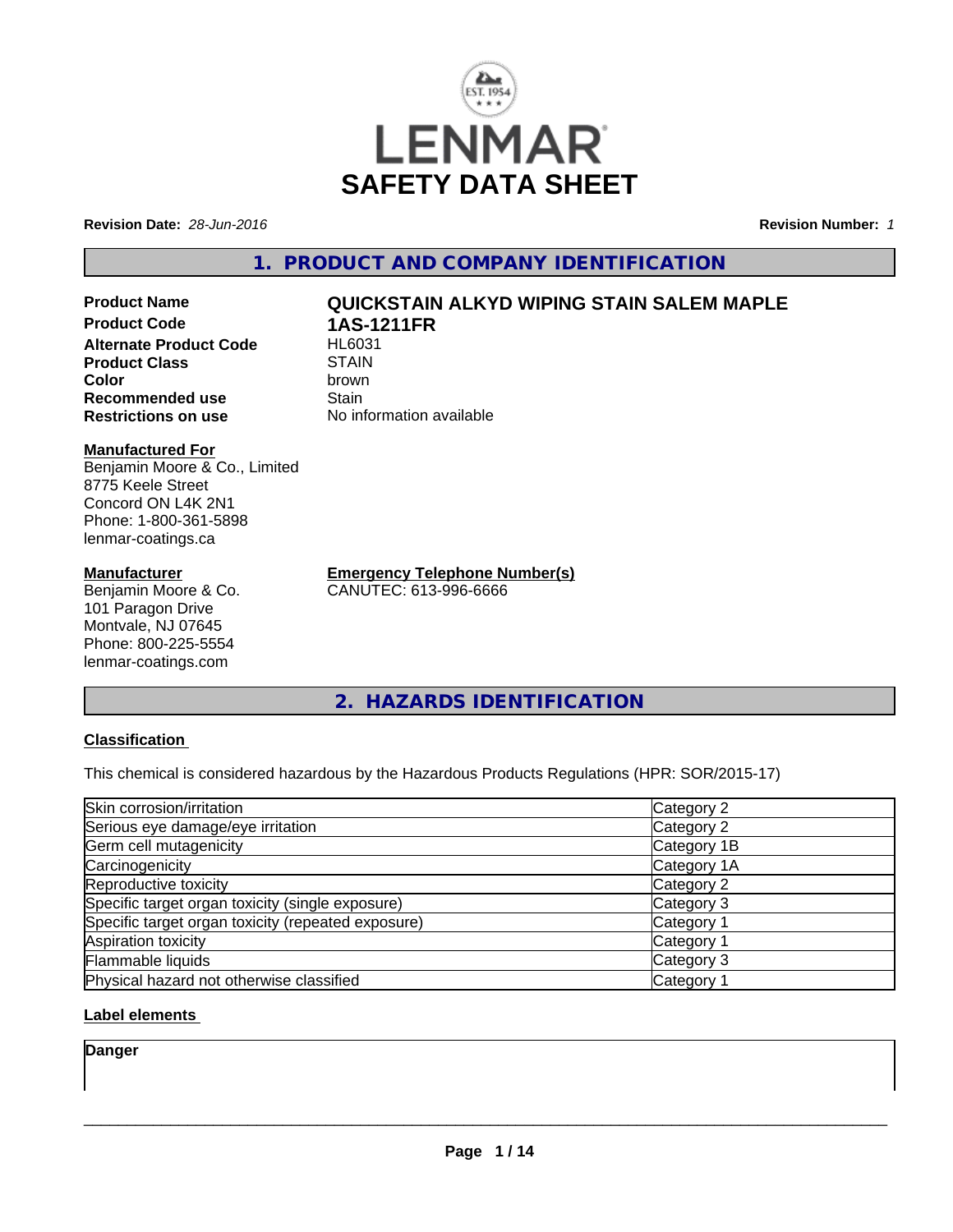### **1AS-1211FR** - **QUICKSTAIN ALKYD WIPING STAIN SALEM MAPLE**

#### **Hazard statements**

Causes skin irritation Causes serious eye irritation May cause genetic defects May cause cancer Suspected of damaging fertility or the unborn child May cause respiratory irritation. May cause drowsiness or dizziness Causes damage to organs through prolonged or repeated exposure May be fatal if swallowed and enters airways Flammable liquid and vapor Risk of spontaneous combustion



**Appearance** liquid **Odor** solvent

**Precautionary Statements - Prevention**

Obtain special instructions before use Do not handle until all safety precautions have been read and understood Use personal protective equipment as required Wash face, hands and any exposed skin thoroughly after handling Wear eye/face protection Do not breathe dust/fume/mist/vapors/spray Do not eat, drink or smoke when using this product Use only outdoors or in a well-ventilated area Keep away from heat/sparks/open flames/hot surfaces, no smoking Keep container tightly closed Ground/bond container and receiving equipment Use explosion-proof electrical/ventilating/lighting/equipment Use only non-sparking tools Take precautionary measures against static discharge Keep cool Immediately after use, place rags, steel wool or waste used with this product in a sealed water-filled metal container or lay flat to dry. **Precautionary Statements - Response** If exposed or concerned get medical attention

#### **Eyes**

If in eyes rinse cautiously with water for several minutes. Remove contact lenses, if present and easy to do. Continue rinsing

If eye irritation persists get medical attention

#### **Skin**

If skin irritation occurs get medical attention

If on skin (or hair) take off immediately all contaminated clothing. Rinse skin with water

Wash contaminated clothing before reuse

#### **Inhalation**

If inhaled remove victim to fresh air and keep at rest in a position comfortable for breathing **Ingestion**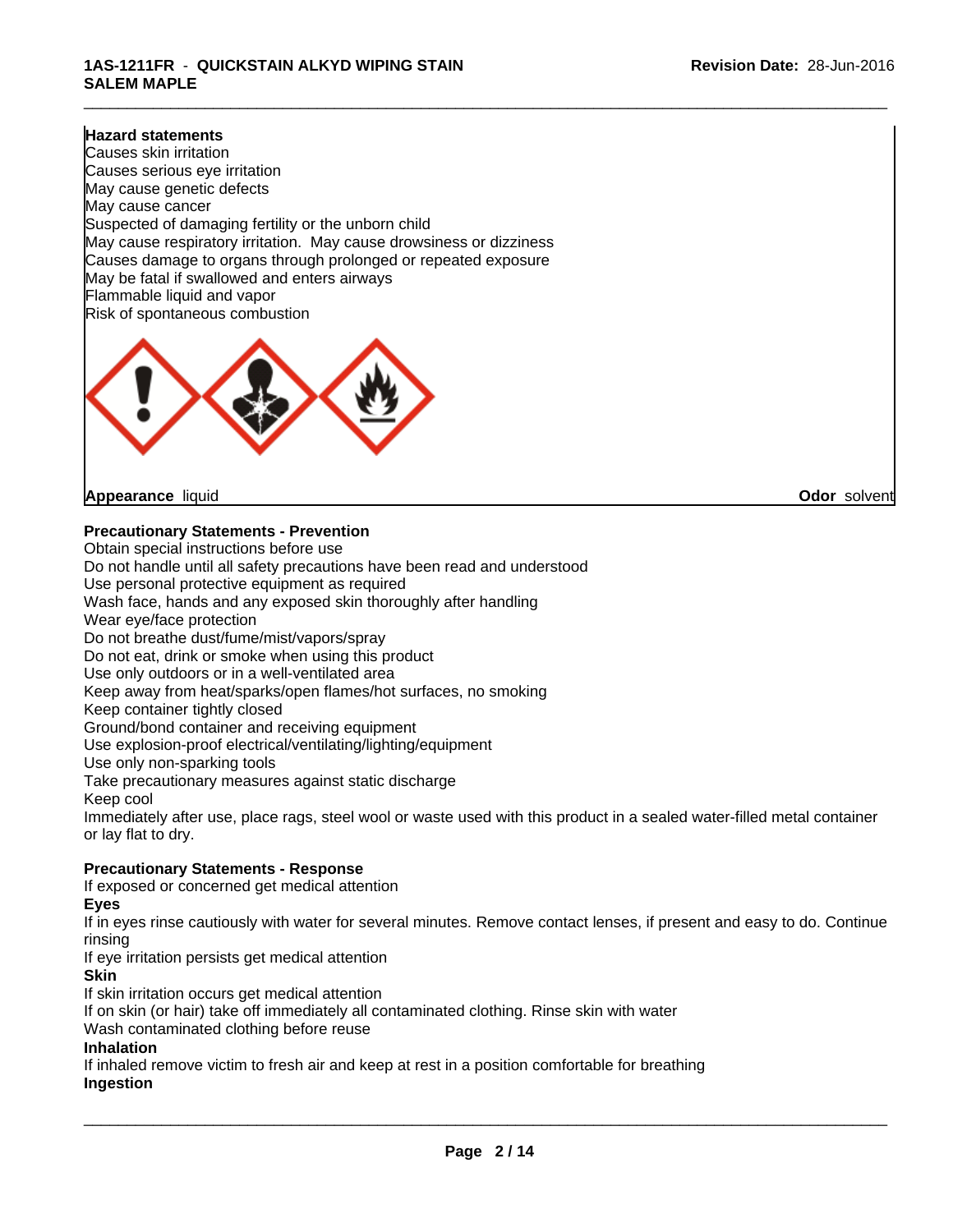If swallowed immediately call a POISON CENTER or physician Do NOT induce vomiting **Fire** In case of fire use CO2, dry chemical, or foam for extinction

#### **Precautionary Statements - Storage**

Store locked up Store in a well-ventilated place. Keep container tightly closed

#### **Precautionary Statements - Disposal**

Dispose of contents/container to an approved waste disposal plant

Materials such as rags used with this product may begin to burn by themselves. After use, put rags in water or lay flat to dry, then discard.

\_\_\_\_\_\_\_\_\_\_\_\_\_\_\_\_\_\_\_\_\_\_\_\_\_\_\_\_\_\_\_\_\_\_\_\_\_\_\_\_\_\_\_\_\_\_\_\_\_\_\_\_\_\_\_\_\_\_\_\_\_\_\_\_\_\_\_\_\_\_\_\_\_\_\_\_\_\_\_\_\_\_\_\_\_\_\_\_\_\_\_\_\_

#### **Other information**

No information available

# **3. COMPOSITION INFORMATION ON COMPONENTS**

| <b>Chemical Name</b>                        | <b>CAS-No</b>  | Weight % (max) |
|---------------------------------------------|----------------|----------------|
| Hydrotreated light naphtha                  | 64742-49-0     | $5 - 10%$      |
| Solvent naphtha (petroleum), heavy aromatic | 64742-94-5     | $5 - 10%$      |
| Distillates, petroleum, hydrotreated light  | 64742-47-8     | $3 - 7%$       |
| n-Butyl acetate                             | 123-86-4       | $3 - 7%$       |
| Solvent naphtha, petroleum, light aromatic  | 64742-95-6     | $3 - 7%$       |
| Raw Umber Pigment                           | 12713-03-0     | $1 - 5%$       |
| Propylene glycol monomethyl ether acetate   | 108-65-6       | $1 - 5%$       |
| 2-Butoxyethanol                             | 111-76-2       | $1 - 5%$       |
| VM&P naphtha                                | 64742-89-8     | $1 - 5%$       |
| 1,2,4-Trimethylbenzene                      | 95-63-6        | $1 - 5%$       |
| Stoddard solvent                            | 8052-41-3      | $1 - 5%$       |
| Xvlene                                      | 1330-20-7      | $1 - 5%$       |
| Naphthalene                                 | $91 - 20 - 3$  | $0.5 - 1%$     |
| Ethyl benzene                               | $100 - 41 - 4$ | $0.25 - 0.5%$  |
| Silica, crystalline                         | 14808-60-7     | $0.1 - 0.25%$  |
| Cumene                                      | 98-82-8        | $0.1 - 0.25%$  |

# **4. FIRST AID MEASURES**

| <b>General Advice</b> | If symptoms persist, call a physician. Show this safety data<br>sheet to the doctor in attendance.                                                                                                                         |
|-----------------------|----------------------------------------------------------------------------------------------------------------------------------------------------------------------------------------------------------------------------|
| Eye Contact           | Immediately flush with plenty of water. After initial flushing,<br>remove any contact lenses and continue flushing for at<br>least 15 minutes. Keep eye wide open while rinsing. If<br>symptoms persist, call a physician. |
| <b>Skin Contact</b>   | Wash off immediately with soap and plenty of water<br>removing all contaminated clothes and shoes. If skin<br>irritation persists, call a physician.                                                                       |
|                       |                                                                                                                                                                                                                            |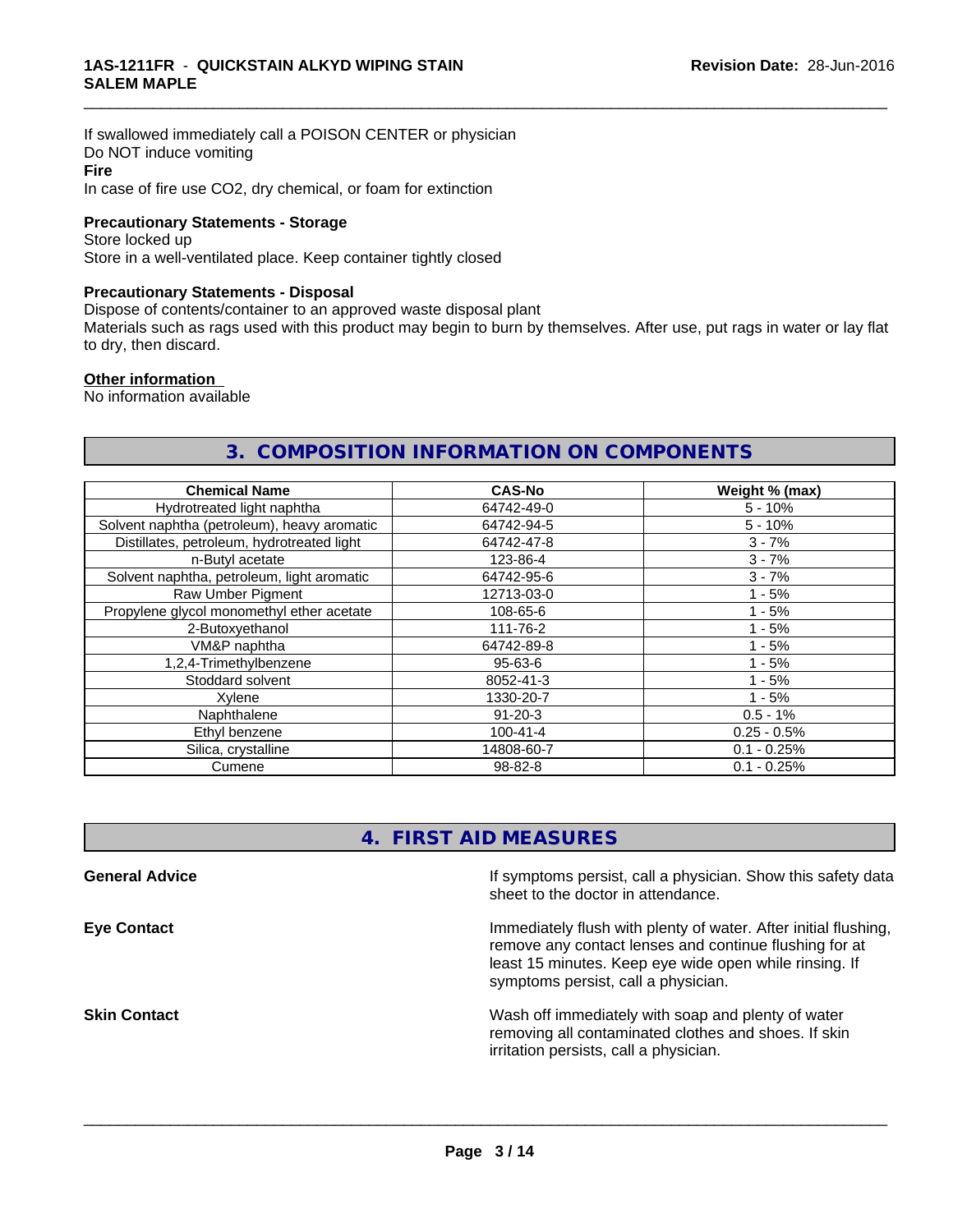| <b>Inhalation</b>                      | Move to fresh air. If symptoms persist, call a physician.<br>If not breathing, give artificial respiration. Call a physician<br>immediately.                                                     |
|----------------------------------------|--------------------------------------------------------------------------------------------------------------------------------------------------------------------------------------------------|
| Ingestion                              | Clean mouth with water and afterwards drink plenty of<br>water. Do not induce vomiting without medical advice.<br>Never give anything by mouth to an unconscious person.<br>Consult a physician. |
| <b>Protection Of First-Aiders</b>      | Use personal protective equipment.                                                                                                                                                               |
| <b>Most Important Symptoms/Effects</b> | No information available.                                                                                                                                                                        |
| <b>Notes To Physician</b>              | Treat symptomatically.                                                                                                                                                                           |

# **5. FIRE-FIGHTING MEASURES**

| Foam, dry powder or water. Use extinguishing measures<br><b>Suitable Extinguishing Media</b><br>that are appropriate to local circumstances and the<br>surrounding environment.<br><b>Protective Equipment And Precautions For</b><br>As in any fire, wear self-contained breathing apparatus<br>pressure-demand, MSHA/NIOSH (approved or equivalent)<br><b>Firefighters</b><br>and full protective gear.<br><b>Hazardous Combustion Products</b><br>Burning may result in carbon dioxide, carbon monoxide<br>and other combustion products of varying composition<br>which may be toxic and/or irritating.<br><b>Specific Hazards Arising From The Chemical</b><br>Flammable. Flash back possible over considerable<br>distance. Keep product and empty container away from<br>heat and sources of ignition. Closed containers may<br>rupture if exposed to fire or extreme heat. Thermal<br>decomposition can lead to release of irritating gases and<br>vapors.<br><b>Sensitivity To Mechanical Impact</b><br>No<br>Yes<br><b>Sensitivity To Static Discharge</b><br><b>Flash Point Data</b><br>78<br>Flash Point (°F)<br>25<br>Flash Point (°C)<br><b>PMCC</b><br><b>Flash Point Method</b><br><b>Flammability Limits In Air</b><br>Not available<br><b>Lower Explosion Limit</b><br><b>Upper Explosion Limit</b><br>Not available<br>Health: 2<br>Flammability: 3<br>Instability: 0<br><b>NFPA</b><br><b>Special: Not Applicable</b> | <b>Flammable Properties</b> | Vapors may travel considerable distance to a source of<br>ignition and flash back. Vapors may cause flash fire. |
|-------------------------------------------------------------------------------------------------------------------------------------------------------------------------------------------------------------------------------------------------------------------------------------------------------------------------------------------------------------------------------------------------------------------------------------------------------------------------------------------------------------------------------------------------------------------------------------------------------------------------------------------------------------------------------------------------------------------------------------------------------------------------------------------------------------------------------------------------------------------------------------------------------------------------------------------------------------------------------------------------------------------------------------------------------------------------------------------------------------------------------------------------------------------------------------------------------------------------------------------------------------------------------------------------------------------------------------------------------------------------------------------------------------------------------------------|-----------------------------|-----------------------------------------------------------------------------------------------------------------|
|                                                                                                                                                                                                                                                                                                                                                                                                                                                                                                                                                                                                                                                                                                                                                                                                                                                                                                                                                                                                                                                                                                                                                                                                                                                                                                                                                                                                                                           |                             |                                                                                                                 |
|                                                                                                                                                                                                                                                                                                                                                                                                                                                                                                                                                                                                                                                                                                                                                                                                                                                                                                                                                                                                                                                                                                                                                                                                                                                                                                                                                                                                                                           |                             |                                                                                                                 |
|                                                                                                                                                                                                                                                                                                                                                                                                                                                                                                                                                                                                                                                                                                                                                                                                                                                                                                                                                                                                                                                                                                                                                                                                                                                                                                                                                                                                                                           |                             |                                                                                                                 |
|                                                                                                                                                                                                                                                                                                                                                                                                                                                                                                                                                                                                                                                                                                                                                                                                                                                                                                                                                                                                                                                                                                                                                                                                                                                                                                                                                                                                                                           |                             |                                                                                                                 |
|                                                                                                                                                                                                                                                                                                                                                                                                                                                                                                                                                                                                                                                                                                                                                                                                                                                                                                                                                                                                                                                                                                                                                                                                                                                                                                                                                                                                                                           |                             |                                                                                                                 |
|                                                                                                                                                                                                                                                                                                                                                                                                                                                                                                                                                                                                                                                                                                                                                                                                                                                                                                                                                                                                                                                                                                                                                                                                                                                                                                                                                                                                                                           |                             |                                                                                                                 |
|                                                                                                                                                                                                                                                                                                                                                                                                                                                                                                                                                                                                                                                                                                                                                                                                                                                                                                                                                                                                                                                                                                                                                                                                                                                                                                                                                                                                                                           |                             |                                                                                                                 |
|                                                                                                                                                                                                                                                                                                                                                                                                                                                                                                                                                                                                                                                                                                                                                                                                                                                                                                                                                                                                                                                                                                                                                                                                                                                                                                                                                                                                                                           |                             |                                                                                                                 |
|                                                                                                                                                                                                                                                                                                                                                                                                                                                                                                                                                                                                                                                                                                                                                                                                                                                                                                                                                                                                                                                                                                                                                                                                                                                                                                                                                                                                                                           |                             |                                                                                                                 |
|                                                                                                                                                                                                                                                                                                                                                                                                                                                                                                                                                                                                                                                                                                                                                                                                                                                                                                                                                                                                                                                                                                                                                                                                                                                                                                                                                                                                                                           |                             |                                                                                                                 |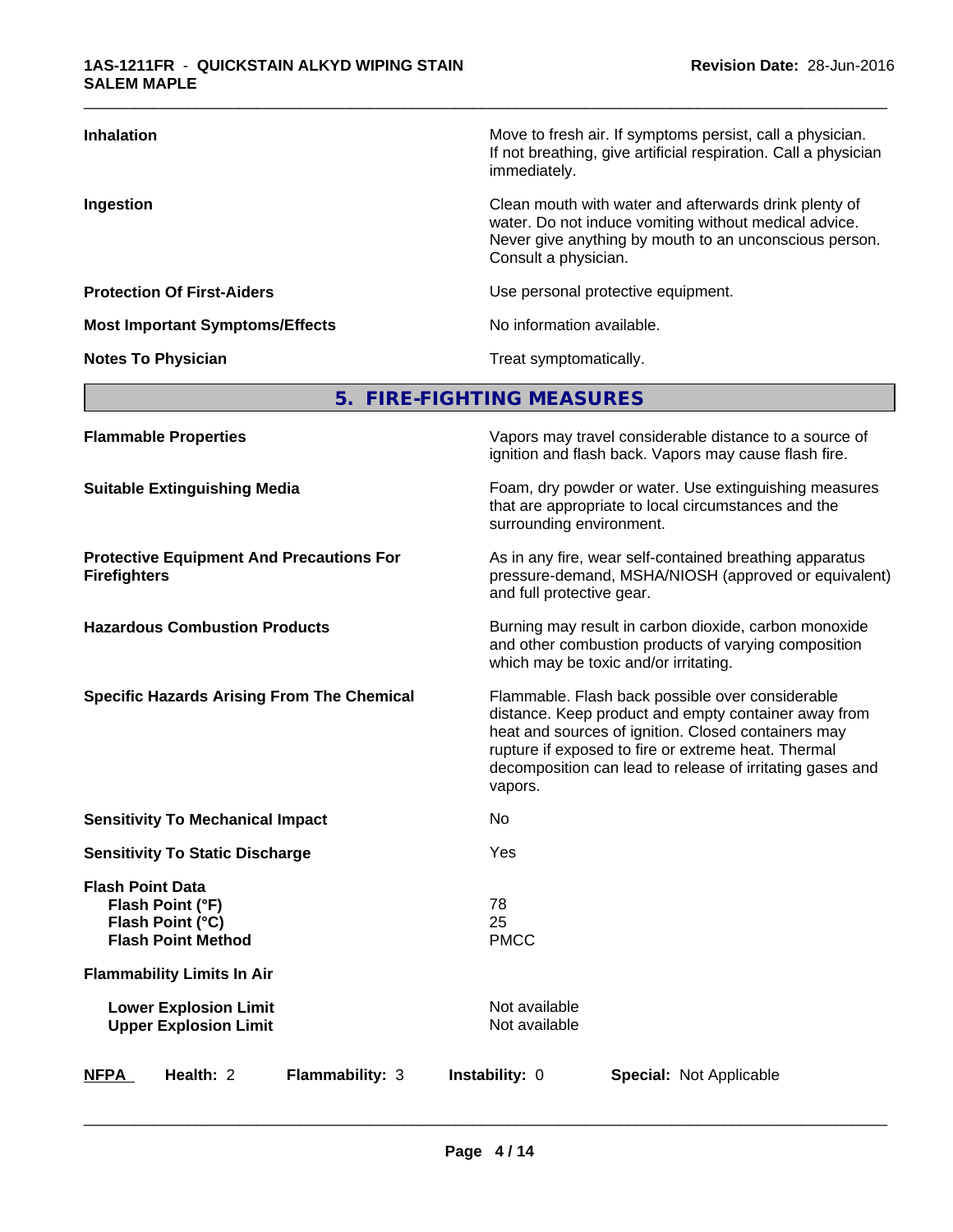#### **NFPA Legend**

- 0 Not Hazardous
- 1 Slightly
- 2 Moderate
- 3 High
- 4 Severe

*The ratings assigned are only suggested ratings, the contractor/employer has ultimate responsibilities for NFPA ratings where this system is used.*

\_\_\_\_\_\_\_\_\_\_\_\_\_\_\_\_\_\_\_\_\_\_\_\_\_\_\_\_\_\_\_\_\_\_\_\_\_\_\_\_\_\_\_\_\_\_\_\_\_\_\_\_\_\_\_\_\_\_\_\_\_\_\_\_\_\_\_\_\_\_\_\_\_\_\_\_\_\_\_\_\_\_\_\_\_\_\_\_\_\_\_\_\_

*Additional information regarding the NFPA rating system is available from the National Fire Protection Agency (NFPA) at www.nfpa.org.*

# **6. ACCIDENTAL RELEASE MEASURES**

| <b>Personal Precautions</b>      | Remove all sources of ignition. Take precautions to<br>prevent flashback. Ground and bond all containers and<br>handling equipment. Take precautionary measures against<br>static discharges. Ensure adequate ventilation. Avoid<br>contact with skin, eyes and clothing. Use personal<br>protective equipment.  |
|----------------------------------|------------------------------------------------------------------------------------------------------------------------------------------------------------------------------------------------------------------------------------------------------------------------------------------------------------------|
| <b>Other Information</b>         | Prevent further leakage or spillage if safe to do so. Do not<br>allow material to contaminate ground water system.<br>Prevent product from entering drains. Do not flush into<br>surface water or sanitary sewer system. Local authorities<br>should be advised if significant spillages cannot be<br>contained. |
| <b>Environmental Precautions</b> | See Section 12 for additional Ecological Information.                                                                                                                                                                                                                                                            |
| <b>Methods For Clean-Up</b>      | Dam up. Soak up with inert absorbent material. Use a<br>non-sparking or explosion proof means to transfer material<br>to a sealed, appropriate container for disposal. Clean<br>contaminated surface thoroughly.                                                                                                 |
|                                  |                                                                                                                                                                                                                                                                                                                  |

**7. HANDLING AND STORAGE**

| <b>Handling</b> | Avoid contact with skin, eyes and clothing. Wear personal<br>protective equipment. Do not breathe vapors or spray mist.<br>Use only in ventilated areas. Prevent vapor build-up by<br>providing adequate ventilation during and after use.                                                                                                                                                                                                           |
|-----------------|------------------------------------------------------------------------------------------------------------------------------------------------------------------------------------------------------------------------------------------------------------------------------------------------------------------------------------------------------------------------------------------------------------------------------------------------------|
|                 | Take precautionary measures against static discharges.<br>To avoid ignition of vapors by static electricity discharge,<br>all metal parts of the equipment must be grounded. Keep<br>away from heat, sparks and flame. Do not smoke.<br>Extinguish all flames and pilot lights, and turn off stoves,<br>heaters, electric motors and other sources of ignition<br>during use and until all vapors are gone. Ignition and/or<br>flash back may occur. |
| <b>Storage</b>  | Keep containers tightly closed in a dry, cool and<br>well-ventilated place. Keep away from heat. Keep away<br>from open flames, hot surfaces and sources of ignition.<br>Keep in properly labeled containers. Keep out of the reach                                                                                                                                                                                                                  |
|                 |                                                                                                                                                                                                                                                                                                                                                                                                                                                      |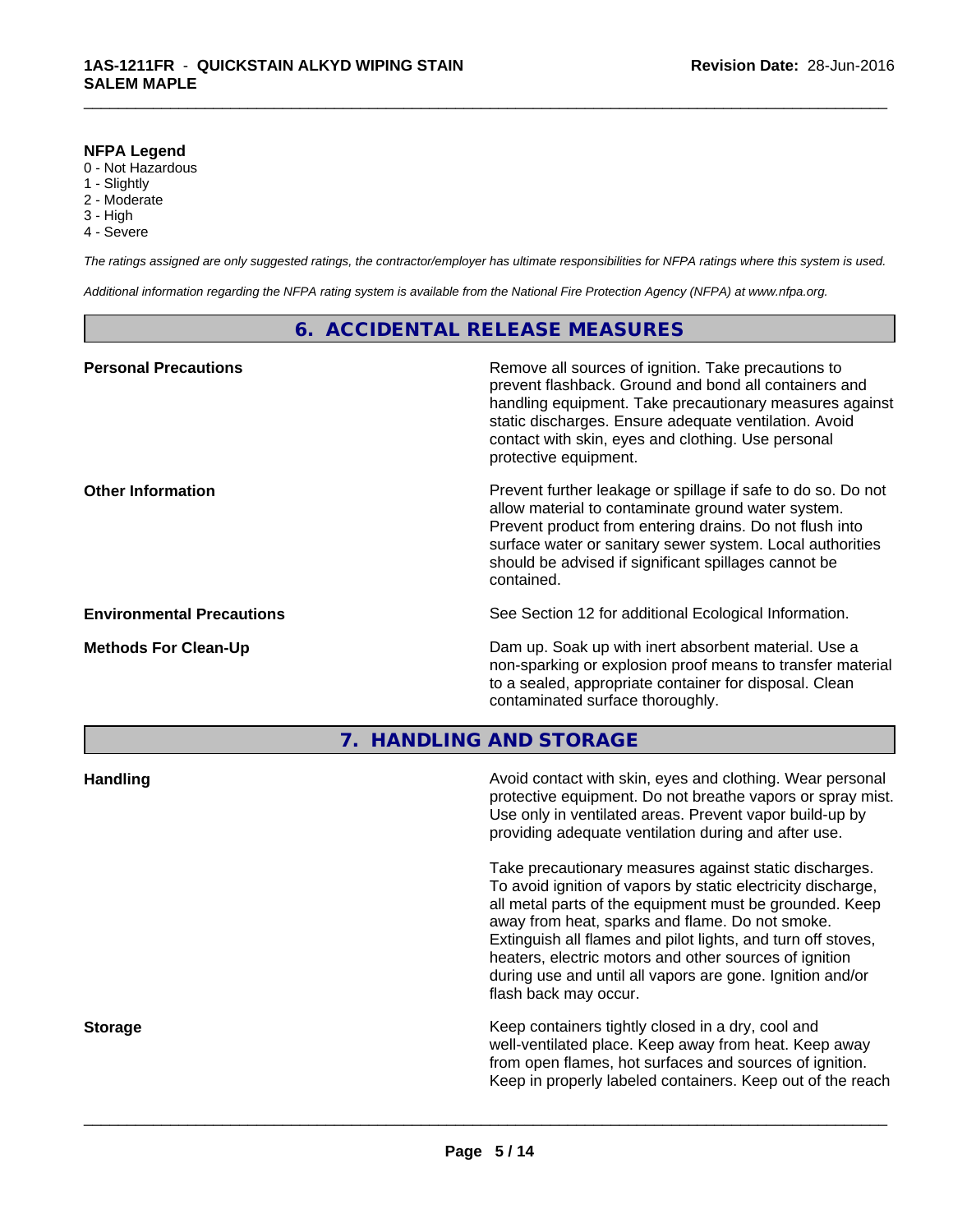of children.

\_\_\_\_\_\_\_\_\_\_\_\_\_\_\_\_\_\_\_\_\_\_\_\_\_\_\_\_\_\_\_\_\_\_\_\_\_\_\_\_\_\_\_\_\_\_\_\_\_\_\_\_\_\_\_\_\_\_\_\_\_\_\_\_\_\_\_\_\_\_\_\_\_\_\_\_\_\_\_\_\_\_\_\_\_\_\_\_\_\_\_\_\_

**DANGER** - Rags, steel wool or waste soaked with this product may spontaneously catch fire if improperly discarded. Immediately after use, place rags, steel wool or waste in a sealed water-filled metal container.

**Incompatible Materials Incompatible with strong acids and bases and strong** oxidizing agents.

# **8. EXPOSURE CONTROLS / PERSONAL PROTECTION**

#### **Exposure Limits**

| <b>Chemical Name</b>                          | <b>ACGIH</b>                    | <b>Alberta</b>                                                                                                                                           | <b>British Columbia</b>                                                                    | Ontario                                                            | Quebec                                                                                             |
|-----------------------------------------------|---------------------------------|----------------------------------------------------------------------------------------------------------------------------------------------------------|--------------------------------------------------------------------------------------------|--------------------------------------------------------------------|----------------------------------------------------------------------------------------------------|
| Distillates, petroleum,<br>hydrotreated light | N/E                             | N/E                                                                                                                                                      | $200 \text{ mg/m}^3$ - TWA<br>Skin absorption can<br>contribute to overall                 | N/E                                                                | N/E                                                                                                |
| n-Butyl acetate                               | 150 ppm - TWA<br>200 ppm - STEL | 150 ppm - TWA<br>$713$ mg/m <sup>3</sup> - TWA<br>200 ppm - STEL<br>950 mg/m $3 -$ STEL                                                                  | exposure.<br>20 ppm - TWA                                                                  | 150 ppm - TWA<br>200 ppm - STEL                                    | 150 ppm - TWAEV<br>713 mg/m <sup>3</sup> - TWAEV<br>200 ppm - STEV<br>950 mg/m $3 -$ STEV          |
| Raw Umber Pigment                             | N/E                             | N/E                                                                                                                                                      | N/E                                                                                        | N/E                                                                | $0.2$ mg/m <sup>3</sup> - TWAEV                                                                    |
| Propylene glycol monomethyl<br>ether acetate  | N/E                             | N/E                                                                                                                                                      | 50 ppm - TWA<br>75 ppm - STEL                                                              | 50 ppm - TWA<br>$270$ mg/m <sup>3</sup> - TWA                      | N/E                                                                                                |
| 2-Butoxyethanol                               | 20 ppm - TWA                    | 20 ppm - TWA<br>97 mg/m $3$ - TWA                                                                                                                        | 20 ppm - TWA                                                                               | 20 ppm - TWA                                                       | 20 ppm - TWAEV<br>97 mg/m $3$ - TWAEV                                                              |
| Stoddard solvent                              | 100 ppm - TWA                   | 100 ppm - TWA<br>$572$ mg/m <sup>3</sup> - TWA                                                                                                           | 290 mg/m $3$ - TWA<br>580 mg/m <sup>3</sup> - STEL                                         | $525$ mg/m <sup>3</sup> - TWA                                      | 100 ppm - TWAEV<br>525 mg/m <sup>3</sup> - TWAEV                                                   |
| Xylene                                        | 100 ppm - TWA<br>150 ppm - STEL | 100 ppm - TWA<br>434 mg/m <sup>3</sup> - TWA<br>150 ppm - STEL<br>651 mg/m $3 -$ STEL                                                                    | 100 ppm - TWA<br>150 ppm - STEL                                                            | 100 ppm - TWA<br>150 ppm - STEL                                    | 100 ppm - TWAEV<br>434 mg/m <sup>3</sup> - TWAEV<br>150 ppm - STEV<br>651 mg/m <sup>3</sup> - STEV |
| Naphthalene                                   | 10 ppm - TWA<br><b>Skin</b>     | 10 ppm - TWA<br>$52 \text{ mg/m}^3$ - TWA<br>15 ppm - STEL<br>79 mg/m <sup>3</sup> - STEL<br>Substance may be<br>readily absorbed<br>through intact skin | 10 ppm - TWA<br>15 ppm - STEL<br>Skin absorption can<br>contribute to overall<br>exposure. | 10 ppm - TWA<br>15 ppm - STEL<br>Danger of cutaneous<br>absorption | 10 ppm - TWAEV<br>52 mg/m <sup>3</sup> - TWAEV<br>15 ppm - STEV<br>79 mg/m $3 -$ STEV              |
| Ethyl benzene                                 | 20 ppm - TWA                    | 100 ppm - TWA<br>434 mg/m <sup>3</sup> - TWA<br>125 ppm - STEL<br>543 mg/m <sup>3</sup> - STEL                                                           | 20 ppm - TWA                                                                               | 20 ppm - TWA                                                       | 100 ppm - TWAEV<br>434 mg/m <sup>3</sup> - TWAEV<br>125 ppm - STEV<br>543 mg/m <sup>3</sup> - STEV |
| Silica, crystalline                           | $0.025$ mg/m <sup>3</sup> - TWA | $0.025$ mg/m <sup>3</sup> - TWA                                                                                                                          | $0.025$ mg/m <sup>3</sup> - TWA                                                            | $0.10$ mg/m <sup>3</sup> - TWA                                     | $0.1$ mg/m <sup>3</sup> - TWAEV                                                                    |
| Cumene                                        | 50 ppm - TWA                    | 50 ppm - TWA<br>$246$ mg/m <sup>3</sup> - TWA                                                                                                            | 25 ppm - TWA<br>75 ppm - STEL                                                              | 50 ppm - TWA                                                       | 50 ppm - TWAEV<br>246 mg/m <sup>3</sup> - TWAEV                                                    |

#### **Legend**

ACGIH - American Conference of Governmental Industrial Hygienists Alberta - Alberta Occupational Exposure Limits British Columbia - British Columbia Occupational Exposure Limits Ontario - Ontario Occupational Exposure Limits Quebec - Quebec Occupational Exposure Limits

N/E - Not established

**Engineering Measures Ensure adequate ventilation, especially in confined areas.**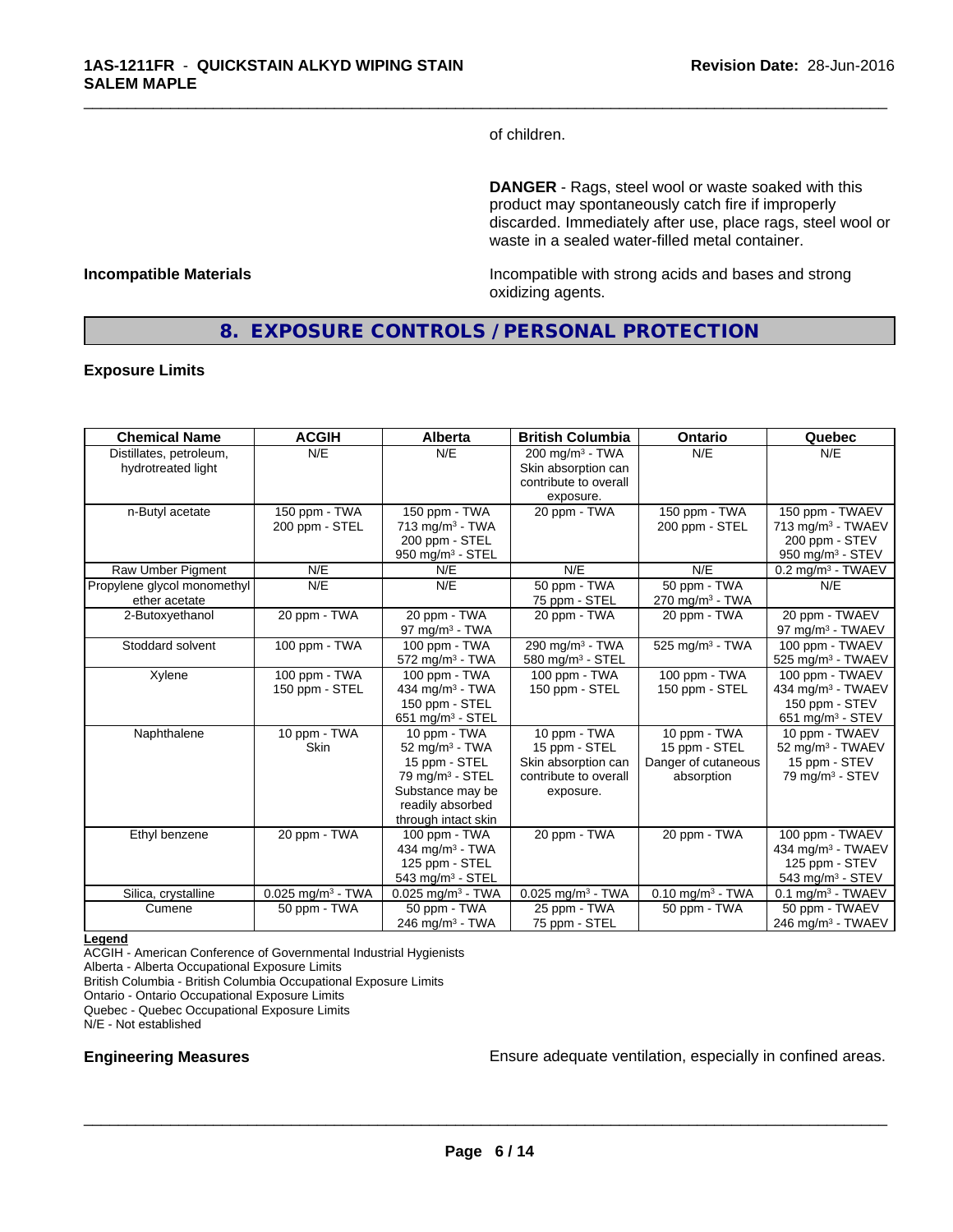**Personal Protective Equipment**<br> **Eye/Face Protection** 

Safety glasses with side-shields. If splashes are likely to occur, wear: Tightly fitting safety goggles **Skin Protection Protection Protective gloves and impervious clothing. Respiratory Protection Number 1** (Use only with adequate ventilation. In operations where exposure limits are exceeded, use a NIOSH approved respirator that has been selected by a technically qualified person for the specific work conditions. When spraying the product or applying in confined areas, wear a NIOSH approved respirator specified for paint spray or organic vapors.

**Hygiene Measures Avoid contact with skin, eyes and clothing. Remove and Avoid contact with skin, eyes and clothing. Remove and Avoid contact with skin, eyes and clothing. Remove and** wash contaminated clothing before re-use. Wash thoroughly after handling.

# **9. PHYSICAL AND CHEMICAL PROPERTIES**

**Appearance** liquid<br> **Appearance** liquid<br> **Odor** solve **Odor** solvent **Odor Threshold No information available No information available Density (Ibs/gal)** 7.7 - 8.0<br> **Specific Gravity** 3.0 2.096 **Specific Gravity pH** No information available **Viscosity (cps)** No information available in the Viscosity (cps) **Solubility No information available No information available Water Solubility** No information available **Evaporation Rate No information available No information available Vapor Pressure** No information available No information available **Vapor Density**<br> **We Solids** (*We Solids* ) and the setting of the setting of the setting of the setting of the setting of the setting of the setting of the setting of the setting of the setting of the setting of the setti **Wt. % Solids** 40 - 50<br> **Vol. % Solids** 35 - 45 **Vol. % Solids Wt. % Volatiles 50 - 60<br>
<b>Vol. % Volatiles** 55 - 65 **Vol. % Volatiles VOC Regulatory Limit (g/L)** < 550 **Boiling Point (°F)** 252 **Boiling Point (°C)** 122 **Freezing Point (°F)** No information available **Freezing Point (°C)** No information available **Flash Point (°F)** 78 **Flash Point (°C)** 25 **Flash Point Method Flammability (solid, gas)** Not applicable **Upper Explosion Limit**<br> **Lower Explosion Limit**<br> **Lower Explosion Limit Lower Explosion Limit Autoignition Temperature (°F)** No information available **Autoignition Temperature (°C)** No information available **Decomposition Temperature (°F)** No information available **Decomposition Temperature (°C)** No information available **Partition Coefficient (n-octanol/water)** No information available

\_\_\_\_\_\_\_\_\_\_\_\_\_\_\_\_\_\_\_\_\_\_\_\_\_\_\_\_\_\_\_\_\_\_\_\_\_\_\_\_\_\_\_\_\_\_\_\_\_\_\_\_\_\_\_\_\_\_\_\_\_\_\_\_\_\_\_\_\_\_\_\_\_\_\_\_\_\_\_\_\_\_\_\_\_\_\_\_\_\_\_\_\_

# **10. STABILITY AND REACTIVITY**

**Page 7 / 14**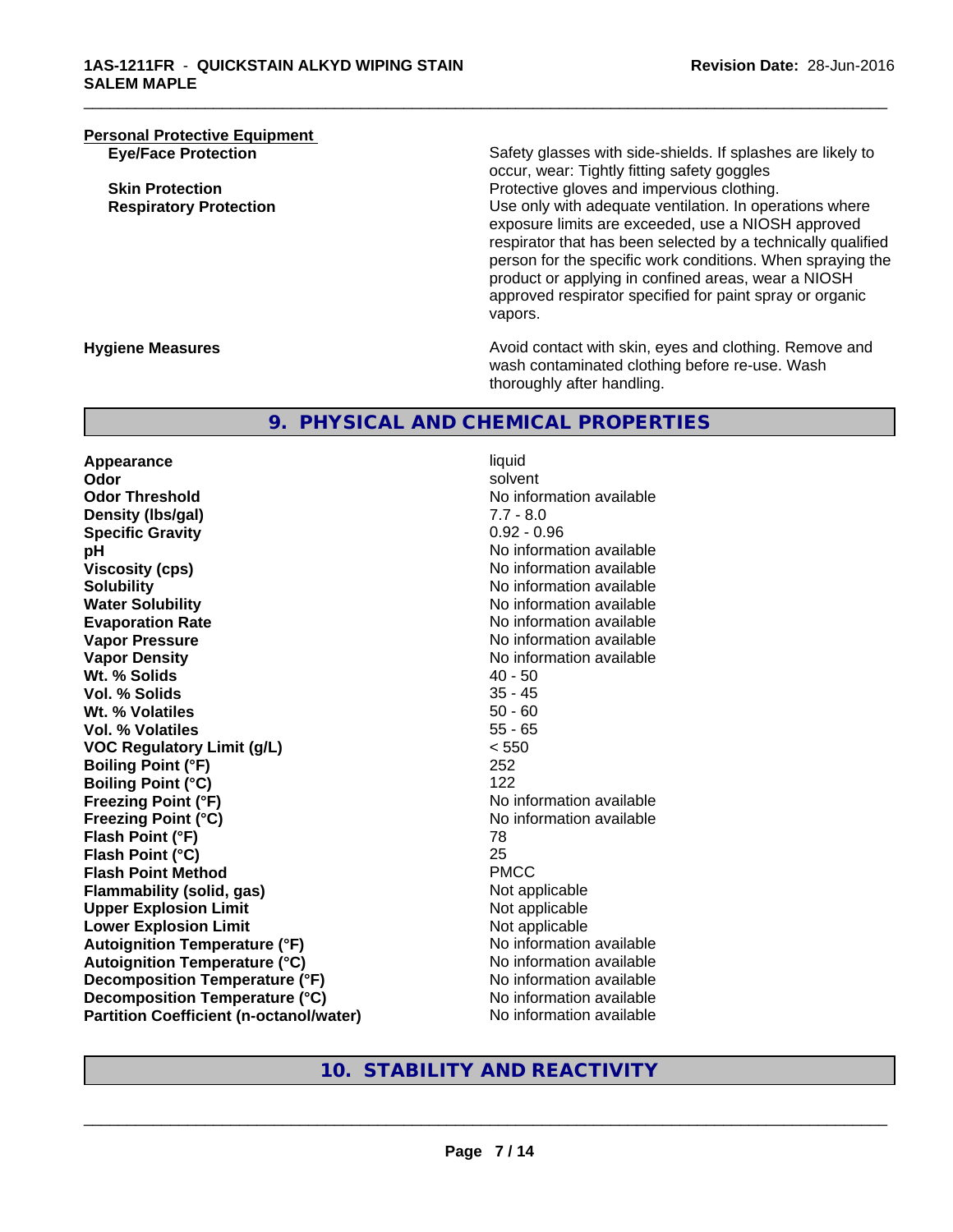| <b>Reactivity</b>                         | Not Applicable                                                                                                            |
|-------------------------------------------|---------------------------------------------------------------------------------------------------------------------------|
| <b>Chemical Stability</b>                 | Stable under normal conditions. Hazardous polymerisation<br>does not occur.                                               |
| <b>Conditions To Avoid</b>                | Keep away from open flames, hot surfaces, static<br>electricity and sources of ignition. Sparks. Elevated<br>temperature. |
| <b>Incompatible Materials</b>             | Incompatible with strong acids and bases and strong<br>oxidizing agents.                                                  |
| <b>Hazardous Decomposition Products</b>   | Thermal decomposition can lead to release of irritating<br>gases and vapors.                                              |
| <b>Possibility Of Hazardous Reactions</b> | None under normal conditions of use.                                                                                      |
|                                           | 11. TOXICOLOGICAL INFORMATION                                                                                             |
| <b>Product Information</b>                |                                                                                                                           |

# **Information on likely routes of exposure**

**Acute Toxicity** 

**Principal Routes of Exposure Exposure** Eye contact, skin contact and inhalation.

**Product Information Repeated or prolonged exposure to organic solvents may** lead to permanent brain and nervous system damage. Intentional misuse by deliberately concentrating and inhaling vapors may be harmful or fatal.

#### **Information on toxicological effects**

**Symptoms** No information available

### **Delayed and immediate effects as well as chronic effects from short and long-term exposure**

| Eye contact                 | Contact with eyes may cause irritation. Vapor may cause<br><i>irritation.</i>                                                                                                                                                                                    |
|-----------------------------|------------------------------------------------------------------------------------------------------------------------------------------------------------------------------------------------------------------------------------------------------------------|
| <b>Skin contact</b>         | May cause skin irritation and/or dermatitis. Prolonged skin<br>contact may defat the skin and produce dermatitis.                                                                                                                                                |
| <b>Inhalation</b>           | Harmful by inhalation. High vapor / aerosol concentrations<br>are irritating to the eyes, nose, throat and lungs and may<br>cause headaches, dizziness, drowsiness,<br>unconsciousness, and other central nervous system<br>effects.                             |
| Ingestion                   | Harmful if swallowed. Ingestion may cause irritation to<br>mucous membranes. Small amounts of this product<br>aspirated into the respiratory system during ingestion or<br>vomiting may cause mild to severe pulmonary injury,<br>possibly progressing to death. |
| Sensitization:              | No information available.                                                                                                                                                                                                                                        |
| <b>Neurological Effects</b> | No information available.                                                                                                                                                                                                                                        |
| <b>Mutagenic Effects</b>    | No information available.                                                                                                                                                                                                                                        |
| <b>Reproductive Effects</b> | Possible risk of impaired fertility. Possible risk of harm to                                                                                                                                                                                                    |
|                             |                                                                                                                                                                                                                                                                  |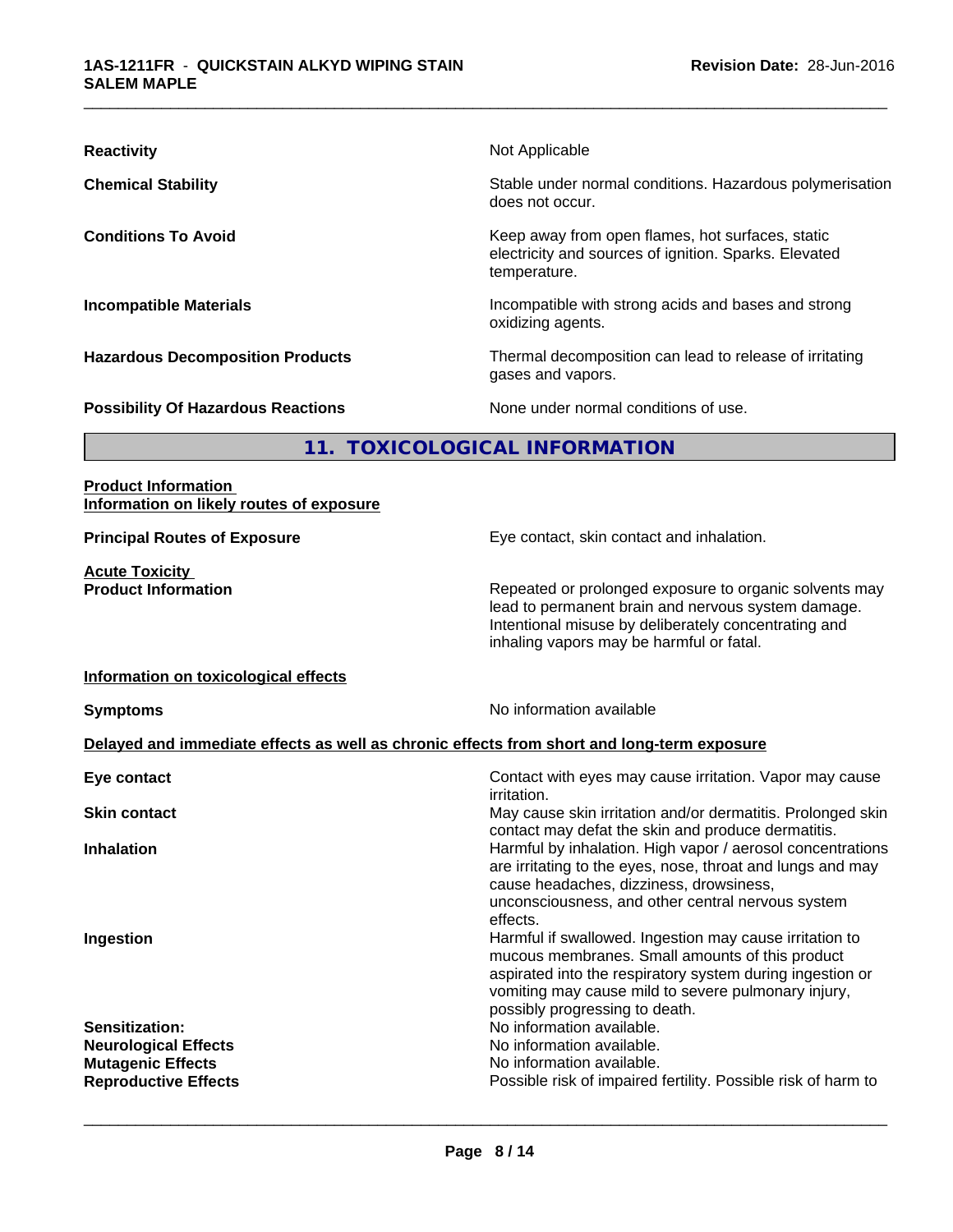|                                                                                                                                                                                                                                                                                                                                                                                                                                                                                                                                                                                                                                                                                    | the unborn child.                                                                          |
|------------------------------------------------------------------------------------------------------------------------------------------------------------------------------------------------------------------------------------------------------------------------------------------------------------------------------------------------------------------------------------------------------------------------------------------------------------------------------------------------------------------------------------------------------------------------------------------------------------------------------------------------------------------------------------|--------------------------------------------------------------------------------------------|
| <b>Developmental Effects</b>                                                                                                                                                                                                                                                                                                                                                                                                                                                                                                                                                                                                                                                       | No information available.                                                                  |
| <b>Target Organ Effects</b>                                                                                                                                                                                                                                                                                                                                                                                                                                                                                                                                                                                                                                                        | No information available.                                                                  |
| <b>STOT - single exposure</b>                                                                                                                                                                                                                                                                                                                                                                                                                                                                                                                                                                                                                                                      | May cause disorder and damage to the. Respiratory<br>system. Central nervous system (CNS). |
| Causes damage to organs through prolonged or repeated<br><b>STOT - repeated exposure</b><br>exposure if inhaled. Contains: Crystalline Silica which has<br>been determined to be carcinogenic to humans by IARC<br>when in respirable form. Risk of cancer depends on<br>duration and level of inhalation exposure to spray mist or<br>dust from sanding the dried paint. May cause disorder and<br>damage to the. Central nervous system (CNS). Causes<br>damage to organs through prolonged or repeated<br>exposure if swallowed. Causes damage to organs through<br>prolonged or repeated exposure in contact with skin.<br>Blood. Causes damage to organs through prolonged or |                                                                                            |
| Other adverse effects                                                                                                                                                                                                                                                                                                                                                                                                                                                                                                                                                                                                                                                              | repeated exposure.<br>No information available.                                            |
| <b>Aspiration Hazard</b>                                                                                                                                                                                                                                                                                                                                                                                                                                                                                                                                                                                                                                                           | May be harmful if swallowed and enters airways. Small                                      |
|                                                                                                                                                                                                                                                                                                                                                                                                                                                                                                                                                                                                                                                                                    | amounts of this product aspirated into the respiratory                                     |
|                                                                                                                                                                                                                                                                                                                                                                                                                                                                                                                                                                                                                                                                                    | system during ingestion or vomiting may cause mild to                                      |
|                                                                                                                                                                                                                                                                                                                                                                                                                                                                                                                                                                                                                                                                                    | severe pulmonary injury, possibly progressing to death.                                    |

### **Numerical measures of toxicity**

# **The following values are calculated based on chapter 3.1 of the GHS document**

**ATEmix (oral)** 6703 mg/kg<br> **ATEmix (dermal)** 6703 mg/kg<br>
4863 mg/kg **ATEmix (dermal)** 4863 mg/k<br> **ATEmix (inhalation-dust/mist)** 4863 mg/L **ATEmix (inhalation-dust/mist)** 34.6 mg/<br>**ATEmix (inhalation-vapor)** 67 mg/L **ATEmix** (inhalation-vapor)

#### **Component**

| Solvent naphtha (petroleum), heavy aromatic                     |
|-----------------------------------------------------------------|
| LD50 Dermal: $> 2$ mL/kg (Rabbit)                               |
| LC50 Inhalation (Vapor): $>$ 590 mg/m <sup>3</sup> (Rat, 4 hr.) |
| Distillates, petroleum, hydrotreated light                      |
| LD50 Oral: $> 5,000$ mg/kg (Rat)                                |
| LD50 Dermal: $> 3,000$ mg/kg (Rabbit)                           |
| n-Butyl acetate                                                 |
| LD50 Oral: 10768 mg/kg (Rat)                                    |
| LD50 Dermal: $> 17600$ mg/kg (Rabbit)                           |
| LC50 Inhalation (Vapor): ppm (Rat, 4 hr.)                       |
| Sensitization: non-sensitizing (guinea pig)                     |
| Solvent naphtha, petroleum, light aromatic                      |
| LD50 Oral: 8400 mg/kg (Rat)                                     |
| Propylene glycol monomethyl ether acetate                       |
| LD50 Oral: 8532 mg/kg (Rat)                                     |
| LD50 Dermal: $>$ 5000 mg/kg (Rabbit)                            |
| LC50 Inhalation (Vapor): $>$ 4345 ppm                           |
| 2-Butoxyethanol                                                 |
| LD50 Oral: 470 mg/kg (Rat)                                      |
|                                                                 |
|                                                                 |
|                                                                 |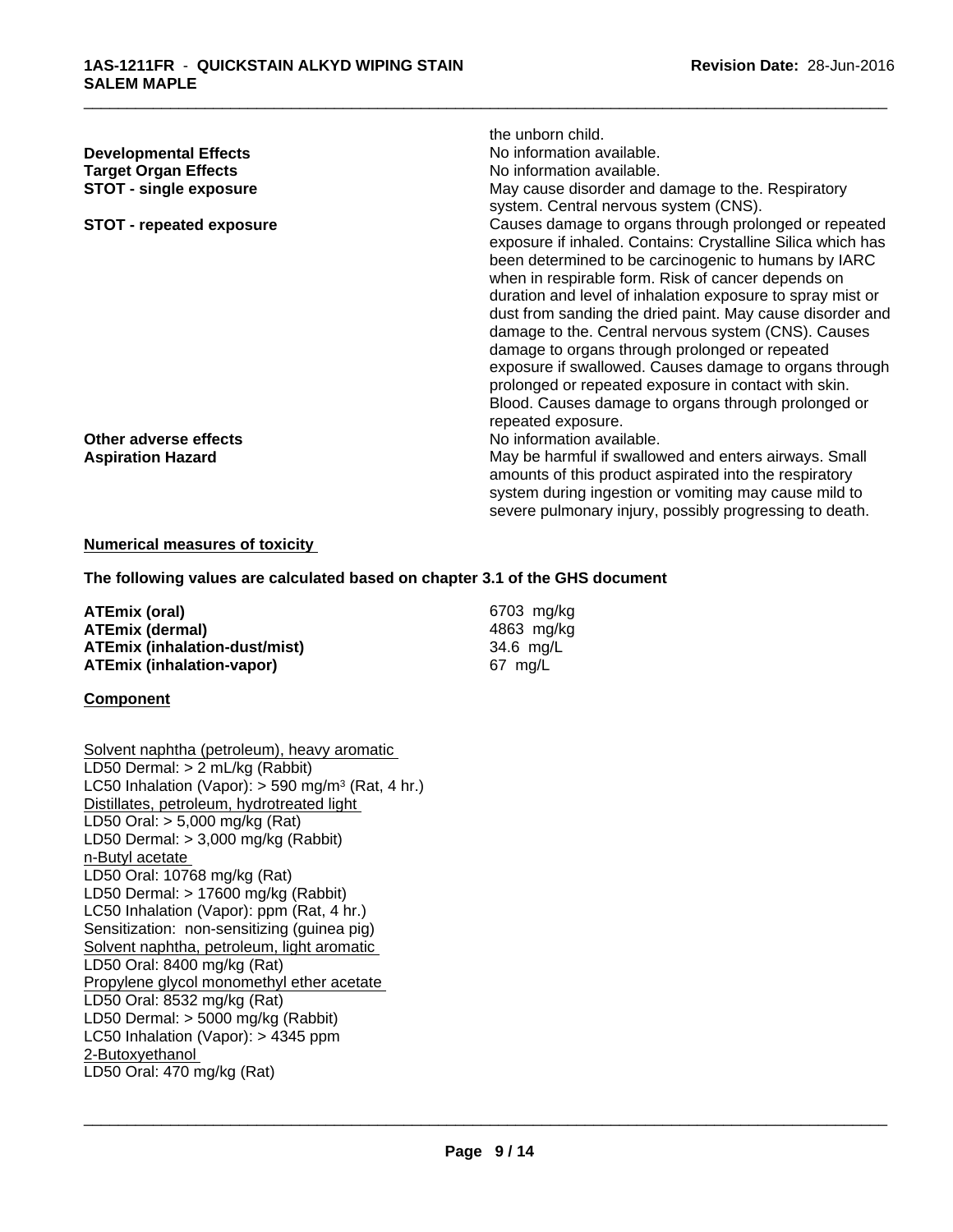#### \_\_\_\_\_\_\_\_\_\_\_\_\_\_\_\_\_\_\_\_\_\_\_\_\_\_\_\_\_\_\_\_\_\_\_\_\_\_\_\_\_\_\_\_\_\_\_\_\_\_\_\_\_\_\_\_\_\_\_\_\_\_\_\_\_\_\_\_\_\_\_\_\_\_\_\_\_\_\_\_\_\_\_\_\_\_\_\_\_\_\_\_\_ **1AS-1211FR** - **QUICKSTAIN ALKYD WIPING STAIN SALEM MAPLE**

LD50 Dermal: 220 mg/kg (Rabbit) LC50 Inhalation (Vapor): 450 ppm (Rat, 4 hr.) 1,2,4-Trimethylbenzene LD50 Oral: 5000 mg/kg (Rat) LC50 Inhalation (Vapor): 18000 mg/m<sup>3</sup> (Rat, 4 hr.) Stoddard solvent LD50 Oral: > 5,000 mg/kg (Rat) LD50 Dermal: > 3160 mg/kg (Rabbit) LC50 Inhalation (Vapor): > 6.1 mg/L (Rat) Xylene LD50 Oral: 4300 mg/kg (Rat) LD50 Dermal: > 1700 mg/kg (Rabbit) LC50 Inhalation (Vapor): 5000 ppm (Rat, 4 hr.) Naphthalene LD50 Oral: 969 mg/kg (Rat) LD50 Dermal: > 20,000 mg/kg (Rabbit) LC50 Inhalation (Vapor): > 340 mg/m<sup>3</sup> (Rat, 1 hr.) Ethyl benzene LD50 Oral: mg/kg (Rat) LD50 Dermal: > mg/kg (Rabbit) LC50 Inhalation (Vapor): mg/m<sup>3</sup> (Rat, 2 hr.) Silica, crystalline LD50 Oral: 500 mg/kg (Rat) **Cumene** LD50 Oral: > 1400 mg/kg (Rat) LD50 Dermal: 12300 µL/kg (Rabbit) LC50 Inhalation (Vapor): 39000 mg/kg (Rat, 4 hr.)

# **Chronic Toxicity**

# **Carcinogenicity**

*The information below indicateswhether each agency has listed any ingredient as a carcinogen:.*

| <b>Chemical Name</b> | <b>IARC</b>                    | <b>NTP</b>                   |
|----------------------|--------------------------------|------------------------------|
|                      | 2B - Possible Human Carcinogen | Reasonably Anticipated Human |
| Naphthalene          |                                | Carcinogen                   |
|                      | 2B - Possible Human Carcinogen |                              |
| Ethyl benzene        |                                |                              |
|                      | - Human Carcinogen             | Known Human Carcinogen       |
| Silica, crystalline  |                                |                              |
|                      | 2B - Possible Human Carcinogen | Reasonably Anticipated Human |
| Cumene               |                                | Carcinogen                   |

• Crystalline Silica has been determined to be carcinogenic to humans by IARC (1) when in respirable form. Risk of cancer depends on duration and level of inhalation exposure to spray mist or dust from sanding the dried paint.

# **Legend**

IARC - International Agency for Research on Cancer NTP - National Toxicity Program OSHA - Occupational Safety & Health Administration

**12. ECOLOGICAL INFORMATION**

# **Ecotoxicity Effects**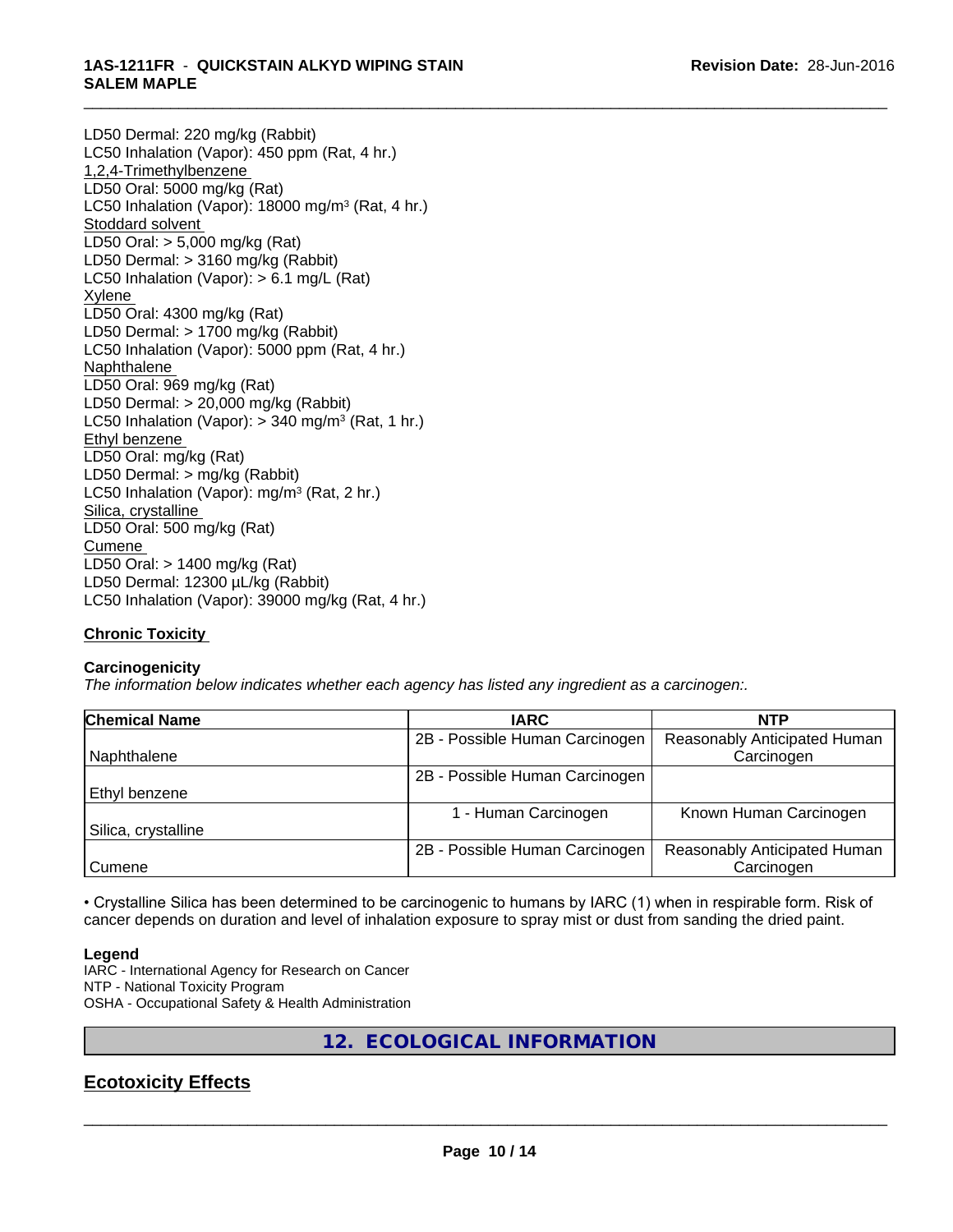The environmental impact of this product has not been fully investigated.

# **Product Information**

# **Acute Toxicity to Fish**

No information available

# **Acute Toxicity to Aquatic Invertebrates**

No information available

## **Acute Toxicity to Aquatic Plants**

No information available

### **Persistence / Degradability**

No information available.

#### **Bioaccumulation / Accumulation** No information available.

# **Mobility in Environmental Media**

No information available.

#### **Ozone** No information available

# **Component**

# **Acute Toxicity to Fish**

n-Butyl acetate LC50: 18 mg/L (Fathead Minnow - 96 hr.) 2-Butoxyethanol LC50: 1490 mg/L (Bluegill sunfish - 96 hr.) Xylene LC50: 13.5 mg/L (Rainbow Trout - 96 hr.) Ethyl benzene LC50: 12.1 mg/L (Fathead Minnow - 96 hr.)

# **Acute Toxicity to Aquatic Invertebrates**

n-Butyl acetate EC50: 72.8 mg/L (Daphnia magna - 48 hr.) Ethyl benzene EC50: 1.8 mg/L (Daphnia magna - 48 hr.)

# **Acute Toxicity to Aquatic Plants**

n-Butyl acetate EC50: 674.7 mg/L (Green algae (Scenedesmus subspicatus), 72 hrs.) Ethyl benzene EC50: 4.6 mg/L (Green algae (Scenedesmus subspicatus), 72 hrs.)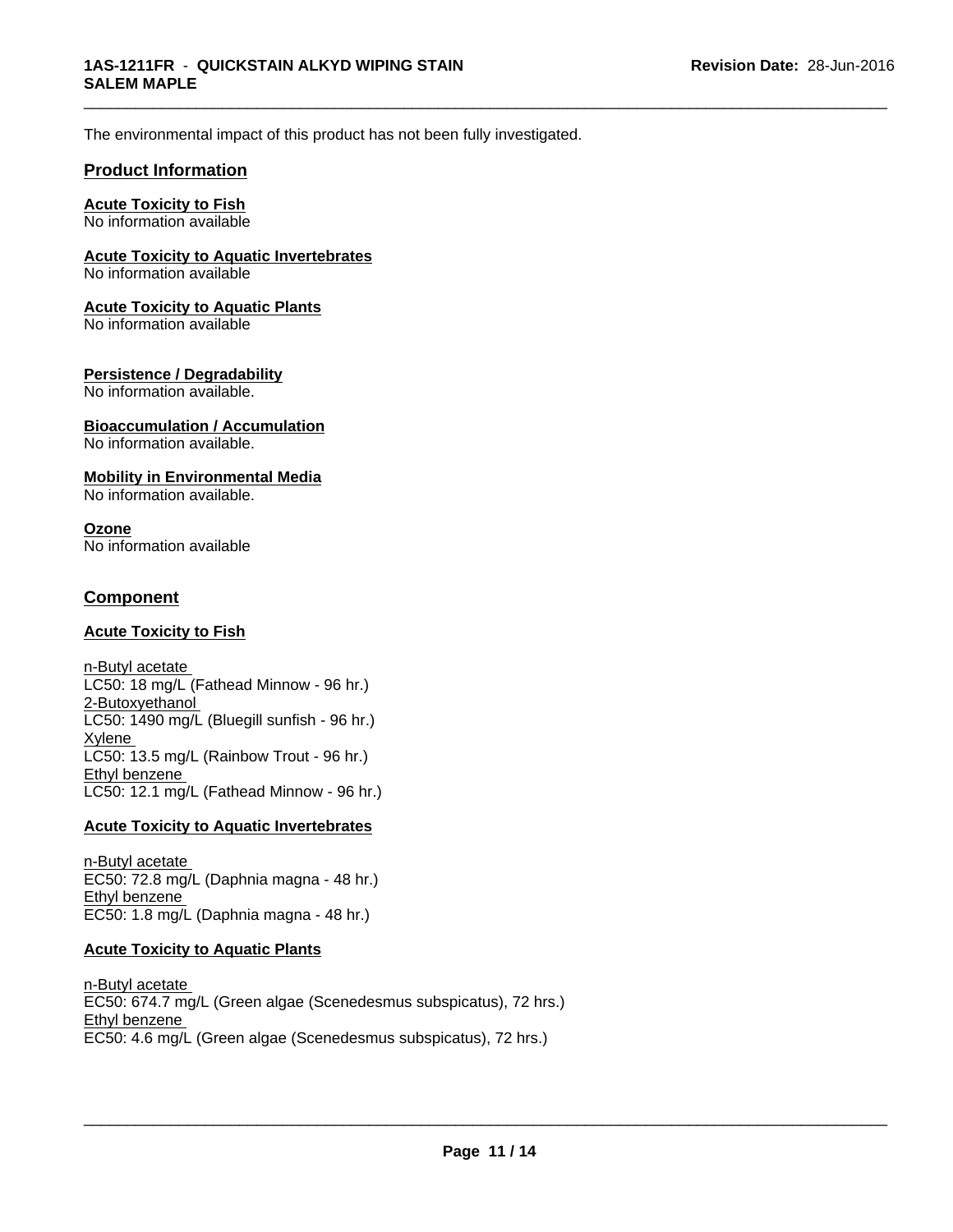# **13. DISPOSAL CONSIDERATIONS**

\_\_\_\_\_\_\_\_\_\_\_\_\_\_\_\_\_\_\_\_\_\_\_\_\_\_\_\_\_\_\_\_\_\_\_\_\_\_\_\_\_\_\_\_\_\_\_\_\_\_\_\_\_\_\_\_\_\_\_\_\_\_\_\_\_\_\_\_\_\_\_\_\_\_\_\_\_\_\_\_\_\_\_\_\_\_\_\_\_\_\_\_\_

**Waste Disposal Method Dispose of in accordance with federal, state, provincial,** and local regulations. Local requirements may vary, consult your sanitation department or state-designated environmental protection agency for more disposal options.

**Empty Container Warning <b>Emptied** Containers may retain product residue. Follow label warnings even after container is emptied. Residual vapors may explode on ignition.

## **14. TRANSPORT INFORMATION**

**TDG Proper Shipping Name Paint Hazard Class** 3 **UN-No** UN1263 **Packing Group III Description** UN1263, Paint, 3, III **ICAO / IATA** Contact the preparer for further information. **IMDG / IMO IMO Contact the preparer for further information.** 

# **15. REGULATORY INFORMATION**

# **International Inventories**

| TSCA: United States | Yes - All components are listed or exempt. |
|---------------------|--------------------------------------------|
| DSL: Canada         | Yes - All components are listed or exempt. |

# **National Pollutant Release Inventory (NPRI)**

#### **NPRI Parts 1- 4**

This product contains the following Parts 1-4 NPRI chemicals:

|                | Listed    |  |
|----------------|-----------|--|
|                |           |  |
| $3 - 7%$       | Listed    |  |
| $1 - 5%$       | Listed    |  |
| 1 - 5%         | Listed    |  |
|                |           |  |
| $1 - 5%$       | Listed    |  |
| $1 - 5%$       | Listed    |  |
| $1 - 5%$       | Listed    |  |
| $0.5 - 1\%$    | Listed    |  |
| $0.25 - 0.5\%$ | Listed    |  |
|                | $5 - 10%$ |  |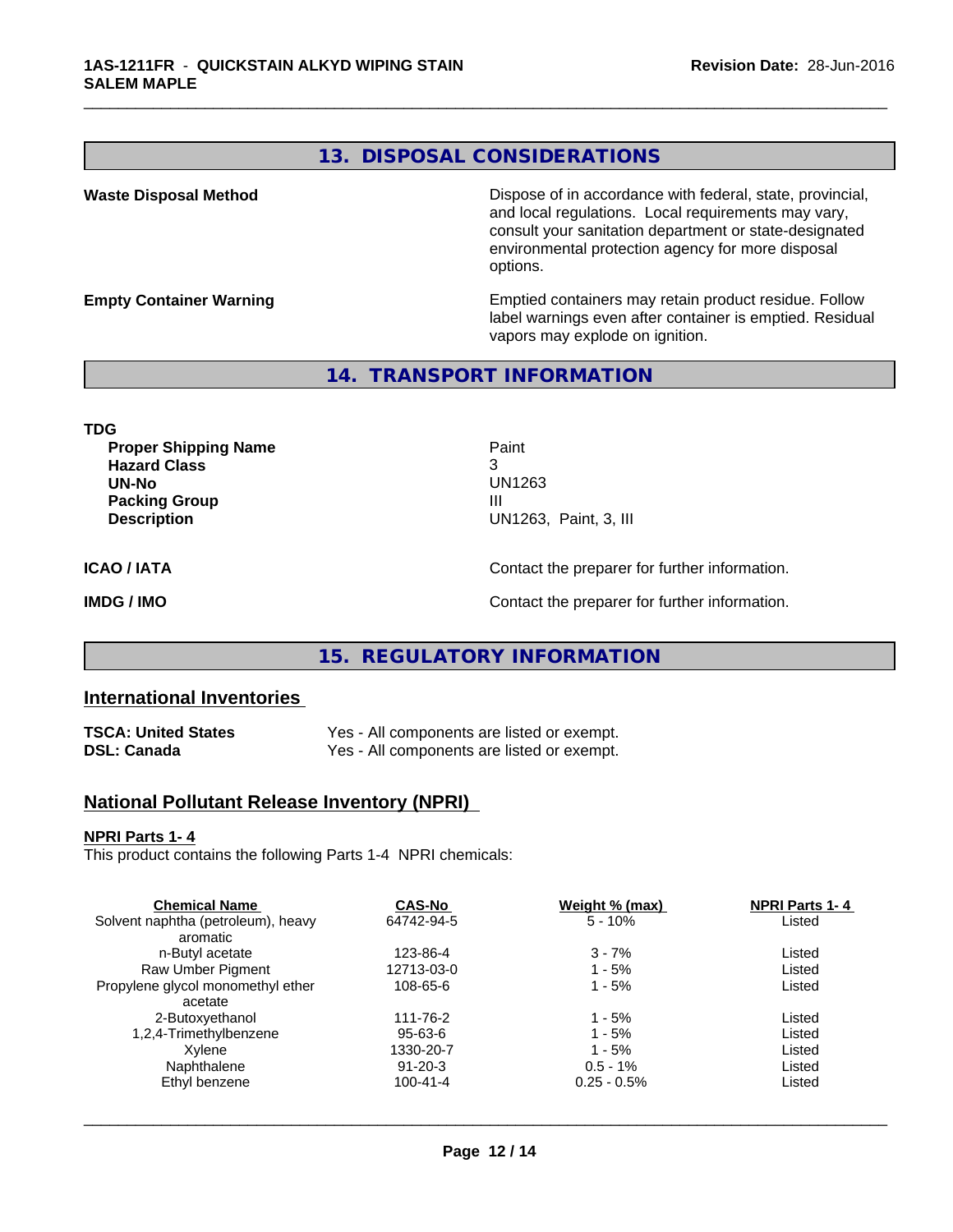| Cumene<br>$\sim$ $\sim$ | 98-82-8 | $-0.25%$<br>υ. | Listed |  |
|-------------------------|---------|----------------|--------|--|

#### **NPRI Part 5**

This product contains the following NPRI Part 5 Chemicals:

| <b>Chemical Name</b>                 | <b>CAS-No</b> | <u>Weight % (max)</u> | <b>NPRI Part 5</b> |  |
|--------------------------------------|---------------|-----------------------|--------------------|--|
| Solvent naphtha (petroleum), heavy   | 64742-94-5    | $5 - 10%$             | Listed             |  |
| aromatic                             |               |                       |                    |  |
| Distillates, petroleum, hydrotreated | 64742-47-8    | $3 - 7%$              | Listed             |  |
| light                                |               |                       |                    |  |
| n-Butyl acetate                      | 123-86-4      | $3 - 7%$              | Listed             |  |
| Solvent naphtha, petroleum, light    | 64742-95-6    | $3 - 7%$              | Listed             |  |
| aromatic                             |               |                       |                    |  |
| Propylene glycol monomethyl ether    | 108-65-6      | $1 - 5%$              | Listed             |  |
| acetate                              |               |                       |                    |  |
| 2-Butoxyethanol                      | 111-76-2      | $1 - 5%$              | Listed             |  |
| VM&P naphtha                         | 64742-89-8    | $1 - 5%$              | Listed             |  |
| 1,2,4-Trimethylbenzene               | 95-63-6       | $1 - 5%$              | Listed             |  |
| Stoddard solvent                     | 8052-41-3     | $1 - 5%$              | Listed             |  |
| Xylene                               | 1330-20-7     | $1 - 5%$              | Listed             |  |
|                                      |               |                       |                    |  |

#### **WHMIS Regulatory Status**

This product has been classified in accordance with the hazard criteria of the Hazardous Products Regulations (HPR) and the SDS contains all the information required by the HPR.

| 16. OTHER INFORMATION |
|-----------------------|
|-----------------------|

**HMIS** - **Health:** 2\* **Flammability:** 3 **Reactivity:** 0 **PPE:** - **HMIS Legend**

- 0 Minimal Hazard
- 1 Slight Hazard
- 2 Moderate Hazard 3 - Serious Hazard
- 
- 4 Severe Hazard
- \* Chronic Hazard
- X Consult your supervisor or S.O.P. for "Special" handling instructions.

*Note: The PPE rating has intentionally been left blank. Choose appropriate PPE that will protect employees from the hazards the material will present under the actual normal conditions of use.*

*Caution: HMISÒ ratings are based on a 0-4 rating scale, with 0 representing minimal hazards or risks, and 4 representing significant hazards or risks. Although HMISÒ ratings are not required on MSDSs under 29 CFR 1910.1200, the preparer, has chosen to provide them. HMISÒ ratings are to be used only in conjunction with a fully implemented HMISÒ program by workers who have received appropriate HMISÒ training. HMISÒ is a registered trade and service mark of the NPCA. HMISÒ materials may be purchased exclusively from J. J. Keller (800) 327-6868.*

**WARNING!** If you scrape, sand, or remove old paint, you may release lead dust. LEAD IS TOXIC. EXPOSURE TO LEAD DUST CAN CAUSE SERIOUS ILLNESS, SUCH AS BRAIN DAMAGE, ESPECIALLY IN CHILDREN. PREGNANT WOMEN SHOULD ALSO AVOID EXPOSURE.Wear a NIOSH approved respirator to control lead exposure. Clean up carefully with a HEPA vacuum and a wet mop. Before you start, find out how to protect yourself and your family by logging onto Health Canada @

http://www.hc-sc.gc.ca/ewh-semt/contaminants/lead-plomb/asked\_questions-questions\_posees-eng.php.

**Prepared By** Product Stewardship Department